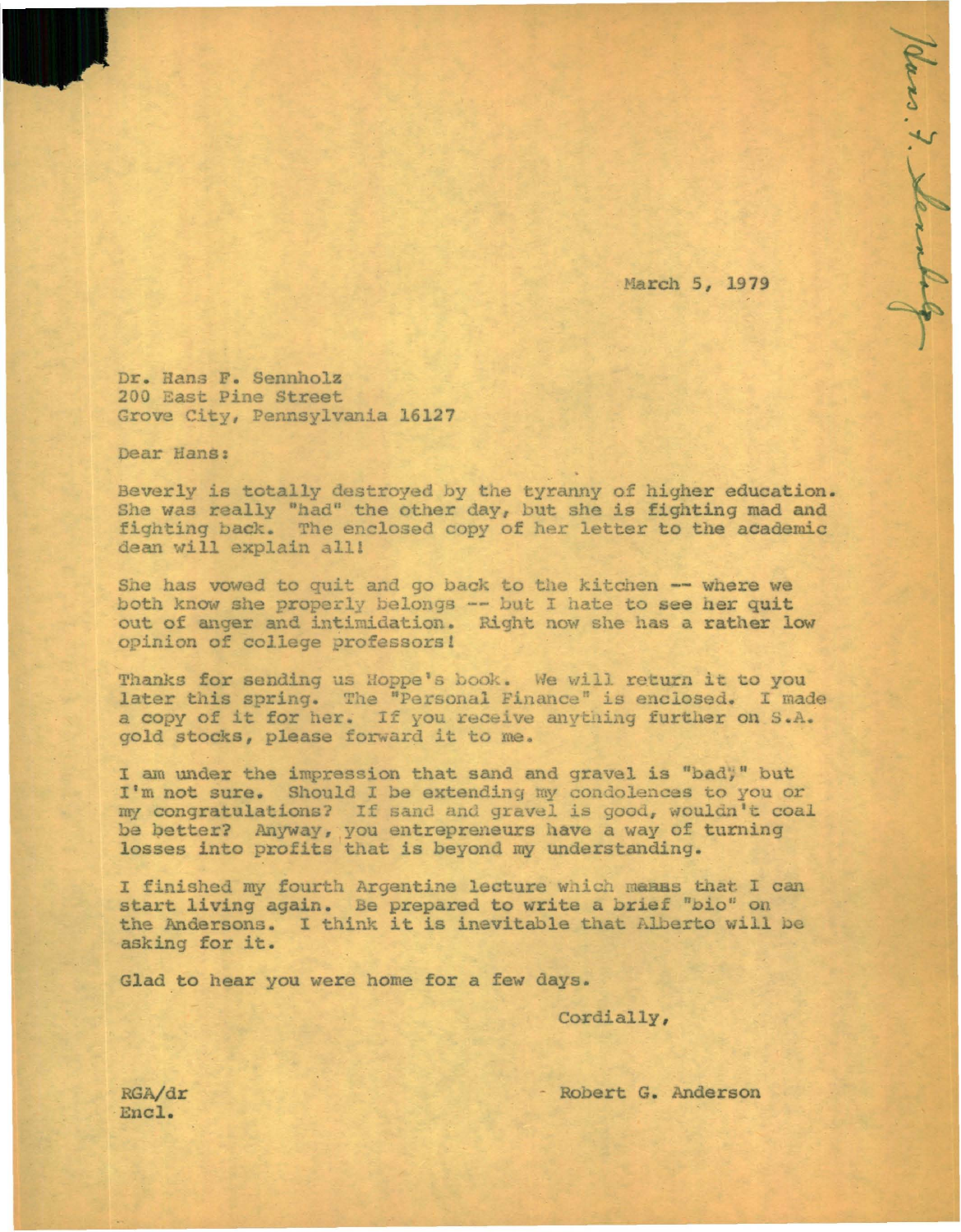Frémo from ...

## **HANS SENNHOLZ**

 $3/3/79$  $Bob,$ Tam endorry a gold report in the current work of dessonal Twance. Ineed it back. Under separate corer dans sending you Donald Hoppe's How To Invest in Jold Stocks, more sources, Without my Imowledge Charles<br>Juster had his friend, a sore expert in the U.S. Dept of Agriculture,